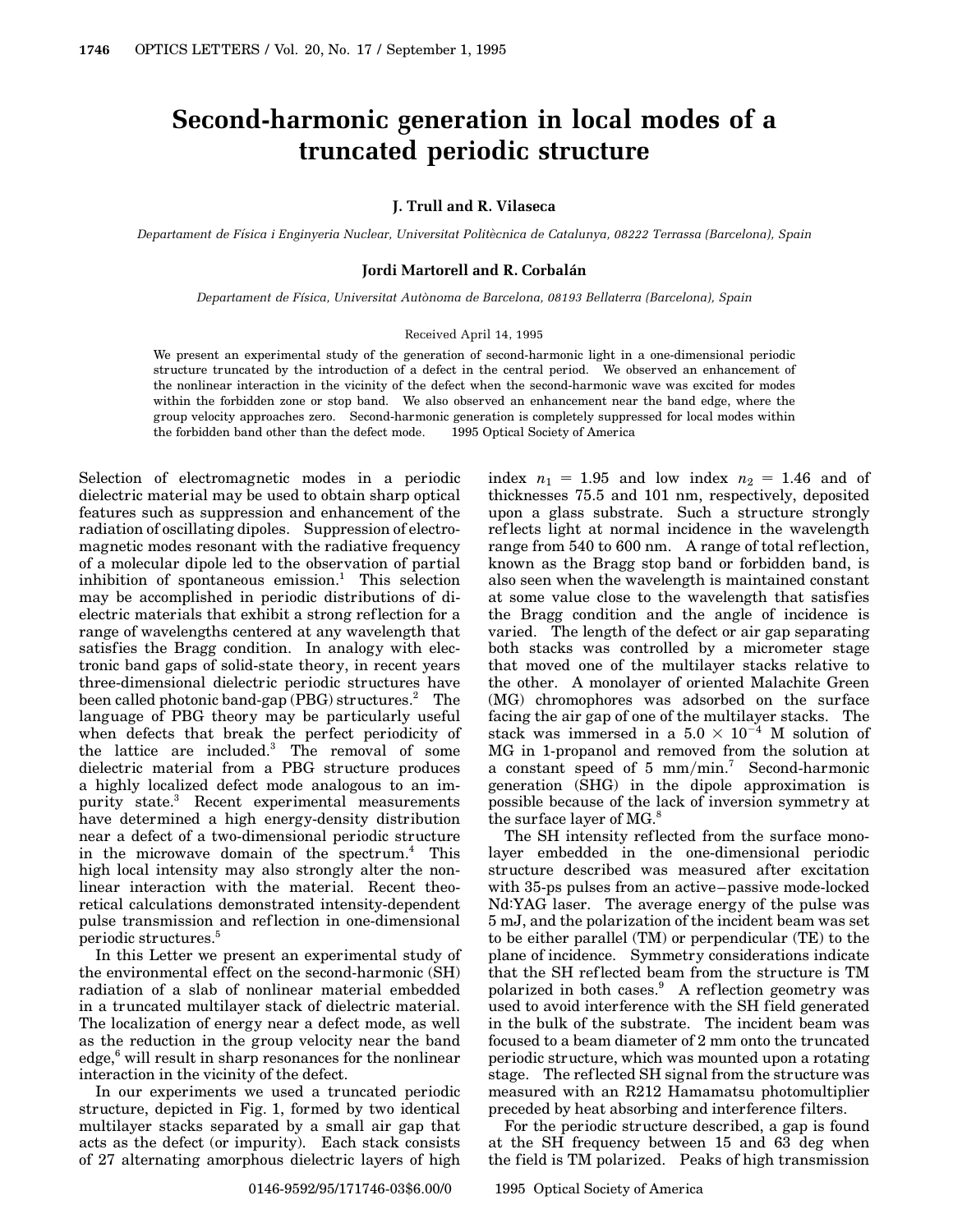

Fig. 1. Two one-dimensional stacks of alternating layers of indices  $n_1$  and  $n_2$  separated by an air gap or defect layer. The monolayer of nonlinear molecules is pictured on the front surface of the multilayer stack at the right. The widths of the dielectric layers and the defect layer are drawn to scale of the experimental parameters.

appear within the stop band when an air gap or defect is introduced into the structure. The field at the fundamental frequency is nonresonant with the wave vector of the periodic structure and thus is highly transmitted and only slowly modulated as a function of the angle of incidence.

When the light pulse at the fundamental frequency is transmitted through the truncated periodic structure, light at the SH will be generated at the monolayer of MG molecules. The mirrorlike periodic distribution of dielectric material in both sides of this monolayer will strongly alter the nonlinear interaction. Experimental measurements of the SH intensity ref lected from the surface monolayer of nonlinear molecules through the multilayer stacks as a function of the angle of incidence are shown in Fig. 2, with the incident fundamental field TM polarized. A sharp resonance at 29 deg corresponding to the excitation of the SH field in a local mode within the forbidden band may be seen in Fig. 2, as well as another resonance at the large angle edge of the stop band at 63 deg. We performed additional experiments to determine the angular dependence of SHG when the multilayer stacks are separated by a distance much larger than the coherence length of the laser pulse and all coherent effects disappear. The ref lected SH intensity in such conditions is shown in Fig. 3 as a function of the angle of incidence.

A comparison of Figs. 2 and 3 indicates that at an angle of 29 deg the generated SH intensity is six times larger when the nonlinear interaction occurs in a mode of the microresonator formed by the two multilayer stacks. The air gap separating the two stacks results in the appearance of a defect mode within the forbidden band or impurity level. The high energy density of this local mode is responsible for the enhancement of several times the nonlinear interaction in the vicinity of the defect. In the language of PBG theory, this sharp resonance corresponds to the excitation of the  $SH$  oscillation in a donor mode.<sup>3</sup> In a one-dimensional lattice the position of this bound state in the angular spectrum shown in Fig. 2 is a function of the size of the defect.

Near the band edge the bending of the electromagnetic wave dispersion curve slightly above or below the forbidden zone indicates that the group velocity approaches zero, giving rise to an increased effective path length and a Van Hove–type singularity in the photon density of states for a one-dimensional lattice. In our experiment this leads to an enhancement of the SH radiation at the angle of 63 deg, as shown in Fig. 2. This enhancement of the nonlinear interaction, predicted by Bloembergen and Sievers, $^{10}$  is a result of the periodicity built into the material, and its location in the angular spectrum shown in Fig. 2 is essentially independent of the size and position of the defect.

The nonlinear interaction in modes lying within the forbidden zone other than the defect mode is inhibited by a destructive interference among the forward-generated wave, the backward-ref lected wave,



Fig. 2. Ref lected SH intensity as a function of the angle of incidence, from the multilayer stack described in the text. The angle is given relative to the normal of the multilayer stacks. The filled circles indicate the experimental data; the dashed curve is a guide for the eye. The continuous curve corresponds to the numerical prediction of the theoretical analysis. The scale for the theoretical curve is reduced by a factor of 10 relative to the scale of the theoretical curve in Fig. 3.



Fig. 3. Reflected SH intensity when the separation among the multilayer stacks is larger than the coherence length of the laser pulse. The open circles indicate the experimental data, and the continuous curve corresponds to the numerical prediction of the theoretical analysis. The scales for the experimental data in this figure and Fig. 2 are the same.